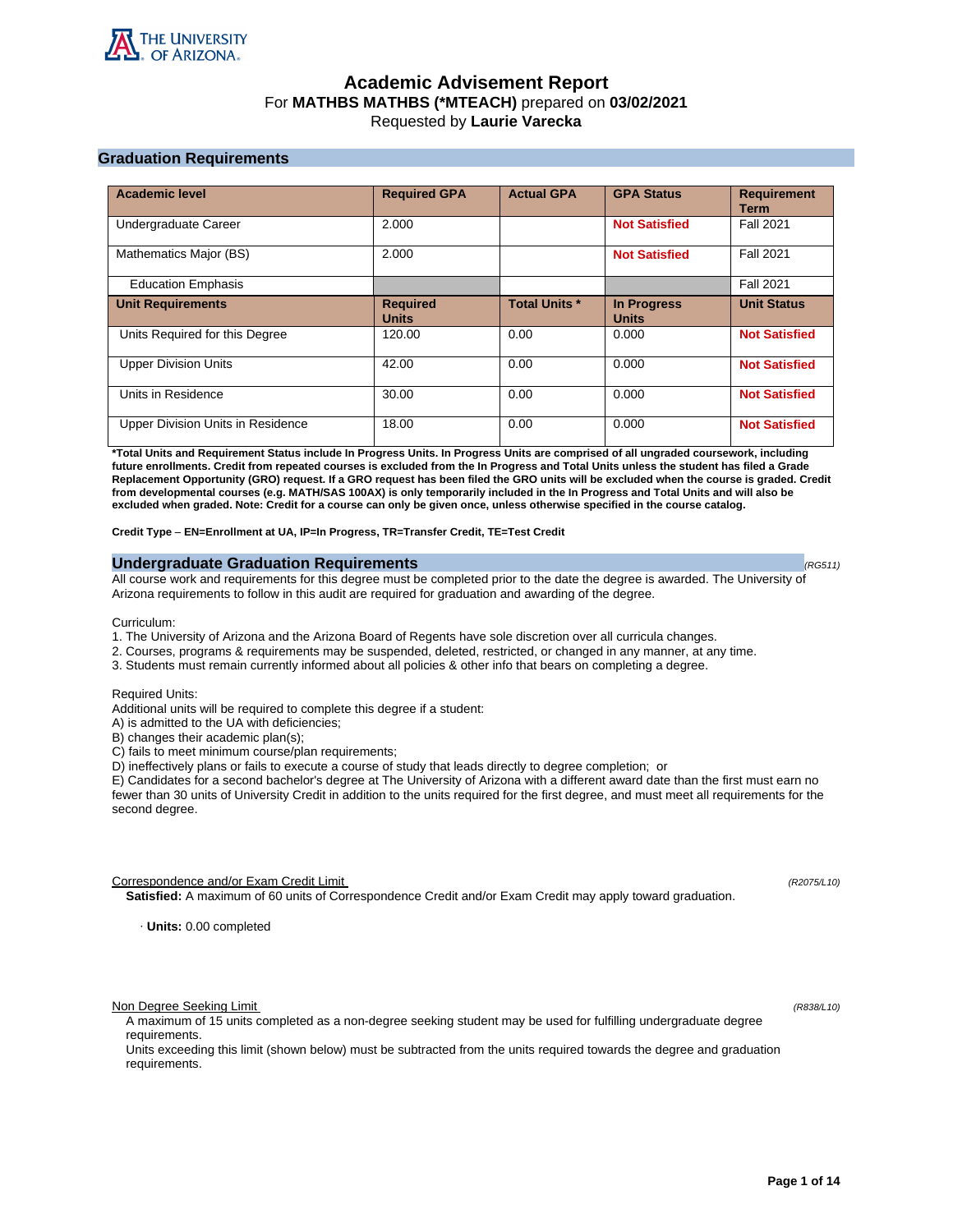

| Not Satisfied: Non-Community College Units: While there is no limit to the total number of units of course work that may be<br>transferred from an accredited community college to The University of Arizona, no more than 64 units from a 2-year institution<br>may be applied toward the requirements for a bachelor's degree. Therefore, to reach the required 120 units for a bachelor's<br>degree, a minimum of 56 units must be completed from 1) coursework at a 4-year institution, 2) approved credit by examination<br>(refer to UA Catalog for approved examinations and scores), or 3) any combination thereof. |             |
|-----------------------------------------------------------------------------------------------------------------------------------------------------------------------------------------------------------------------------------------------------------------------------------------------------------------------------------------------------------------------------------------------------------------------------------------------------------------------------------------------------------------------------------------------------------------------------------------------------------------------------|-------------|
| · Units: 56.00 required, 0.00 completed, 56.00 needed                                                                                                                                                                                                                                                                                                                                                                                                                                                                                                                                                                       |             |
| <b>Success Course Limit</b><br>Satisfied: No more than 3 units will apply toward a student's graduation requirements.<br>All Success courses taken can be seen below. Success Course units exceeding the 3 unit maximum must be subtracted from the<br>total units, residency requirements and cumulative grade point average.                                                                                                                                                                                                                                                                                              | (R3297/L15) |
| PE Activity Course Limit<br>Satisfied: No more than 3 units will apply toward a student's graduation requirements.<br>All PE activity courses taken can be seen below. PE Activity units exceeding the 3 unit maximum must be subtracted from the<br>total units, residency requirements and cumulative grade point average.                                                                                                                                                                                                                                                                                                | (R3297/L25) |
| <b>Foundation Mathematics</b><br><b>Not Satisfied: Foundation Mathematics</b>                                                                                                                                                                                                                                                                                                                                                                                                                                                                                                                                               | (RG1434)    |
| GE Substantial Math Strand<br>Not Satisfied: Complete 1 course.                                                                                                                                                                                                                                                                                                                                                                                                                                                                                                                                                             | (R2612)     |

Non-Community College Units (R1227/L10)

# GE Substantial Math Strand (R2612/L10)

**Not Satisfied:** Complete 1 course.

· **Units:** 2.67 required, 0.00 completed, 2.67 needed

| <b>Term</b> | <b>Subject</b> | <b>Catalog Nbr</b> | <b>Course Title</b> | Grade | <b>Units</b> | <b>RptCd</b> | <b>RaDes</b> | <b>Type</b> |
|-------------|----------------|--------------------|---------------------|-------|--------------|--------------|--------------|-------------|
|             |                |                    |                     |       |              |              |              |             |

# **Courses Available**

MATH 122B, MATH 125, MATH 129, MATH 215, MATH 223, MATH 254, MATH 313

| <b>Undergraduate General Education and Foundation Requirements</b>           | (RG507) |
|------------------------------------------------------------------------------|---------|
| Not Satisfied: Undergraduate General Education and Foundation Requirements   |         |
|                                                                              |         |
| <b>Foundation Composition</b>                                                |         |
|                                                                              | (R532)  |
| Not Satisfied: Complete 1 of the following 4 Foundation Composition options: |         |
| 1. 3 Course Foundation Composition Sequence                                  |         |
| 2. 2 Course Foundation Composition Sequence                                  |         |
| 3. Honors Composition with grade of C or higher                              |         |
| 4. Honors Composition with a grade of D and Second Semester Composition.     |         |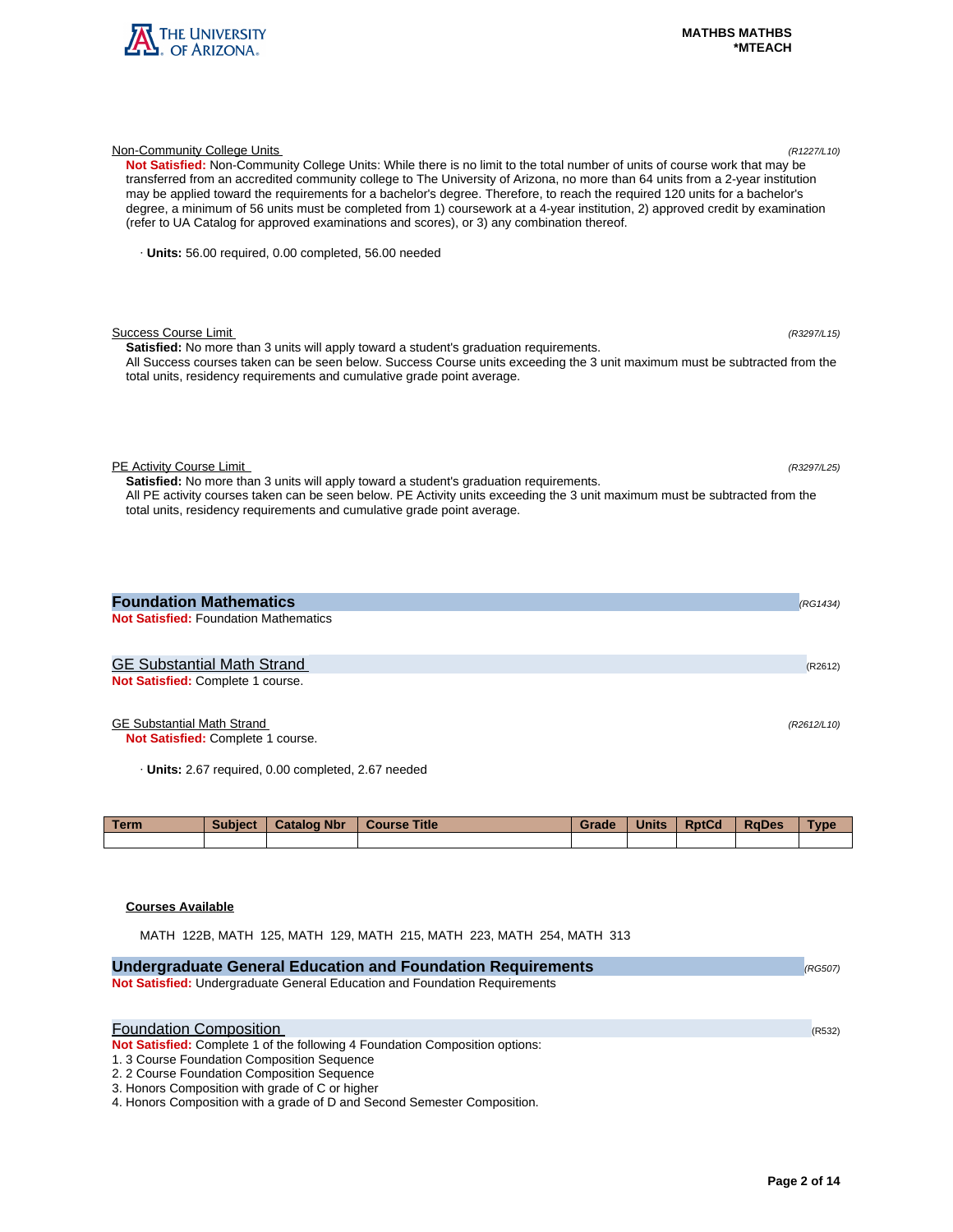

Please note: Students who earn a grade of D in Honors Composition may choose to repeat the course in order to earn a higher grade to satisfy the requirement. Please consult with your major advisor.

Mid-Career Writing Assessment - Complete 2nd semester English Composition with a B grade or higher. Students who do not earn a grade of B or better in 2nd semester English Composition must also satisfy a college or department writing requirement. Consult your major advisor if you do not earn a grade of B in 2nd semester English Composition.

Option 1: Foundation Composition - 3 Course Sequence (R532/L10)

**Not Satisfied:** Complete 3 courses. Complete ENGL 106 AND ENGL 101/107 AND ENGL 102/108.

· **Courses:** 3.00 required, 0.00 completed, 3.00 needed

| Term | <b>Subject</b> | Catalog Nbr | Course Title | Grade | Units | <b>RptCd</b> | <b>RaDes</b> | <b>Type</b> |
|------|----------------|-------------|--------------|-------|-------|--------------|--------------|-------------|
|      |                |             |              |       |       |              |              |             |
|      |                |             |              |       |       |              |              |             |
|      |                |             |              |       |       |              |              |             |

# **Courses Available**

ENGL 1EIB, ENGL 101, ENGL 101A, ENGL 107, ENGL 107A, (\*\*\*) (###), ENGL 102, ENGL 108, ENGL 106

OR Option 2: Foundation Composition - 2 Course Sequence (R532/L20) **Not Satisfied:** Complete 2 courses. Complete ENGL 101/107 AND ENGL 102/108

· **Courses:** 2.00 required, 0.00 completed, 2.00 needed

| <b>Term</b> | <b>Subject</b> | <b>Catalog Nbr</b> | <b>Course Title</b> | Grade | <b>Units</b> | <b>RptCd</b> | <b>RaDes</b> | <b>Type</b> |
|-------------|----------------|--------------------|---------------------|-------|--------------|--------------|--------------|-------------|
|             |                |                    |                     |       |              |              |              |             |
|             |                |                    |                     |       |              |              |              |             |

### **Courses Available**

ENGL 1EIB, ENGL 101, ENGL 101A, ENGL 107, ENGL 107A, (\*\*\*) (###), ENGL 102, ENGL 108

OR Option 3: Honors Composition (R532/L40)

**Not Satisfied:** Complete 1 course with a C or better.

· **Courses:** 1.00 required, 0.00 completed, 1.00 needed

| <b>Term</b> | <b>Subject</b> | <b>Catalog Nbr</b> | <b>Title</b><br>Course | Grade | <b>Units</b> | <b>RptCd</b> | <b>RaDes</b> | Type |
|-------------|----------------|--------------------|------------------------|-------|--------------|--------------|--------------|------|
|             | <b>ENGL</b>    | 09H                |                        |       |              |              |              |      |

# **Courses Available**

ENGL 109H

Foundation Second Language - Second Semester Proficiency (R521) **Not Satisfied:** Credit will not be given for a course at an equivalent or lower level than prior language credit earned. Course must be taken for a grade, not as pass/fail. Third semester or higher courses used to fulfill this requirement may also be used to fulfill other requirements. A grade of C or higher is required in the course that satisfies the second language requirement.

Demonstrate second semester proficiency in a second language by completing a sequence of courses through a second semester or higher level or by passing a language proficiency examination at the second semester level or higher.

# Second Semester Language Course (R521/L10)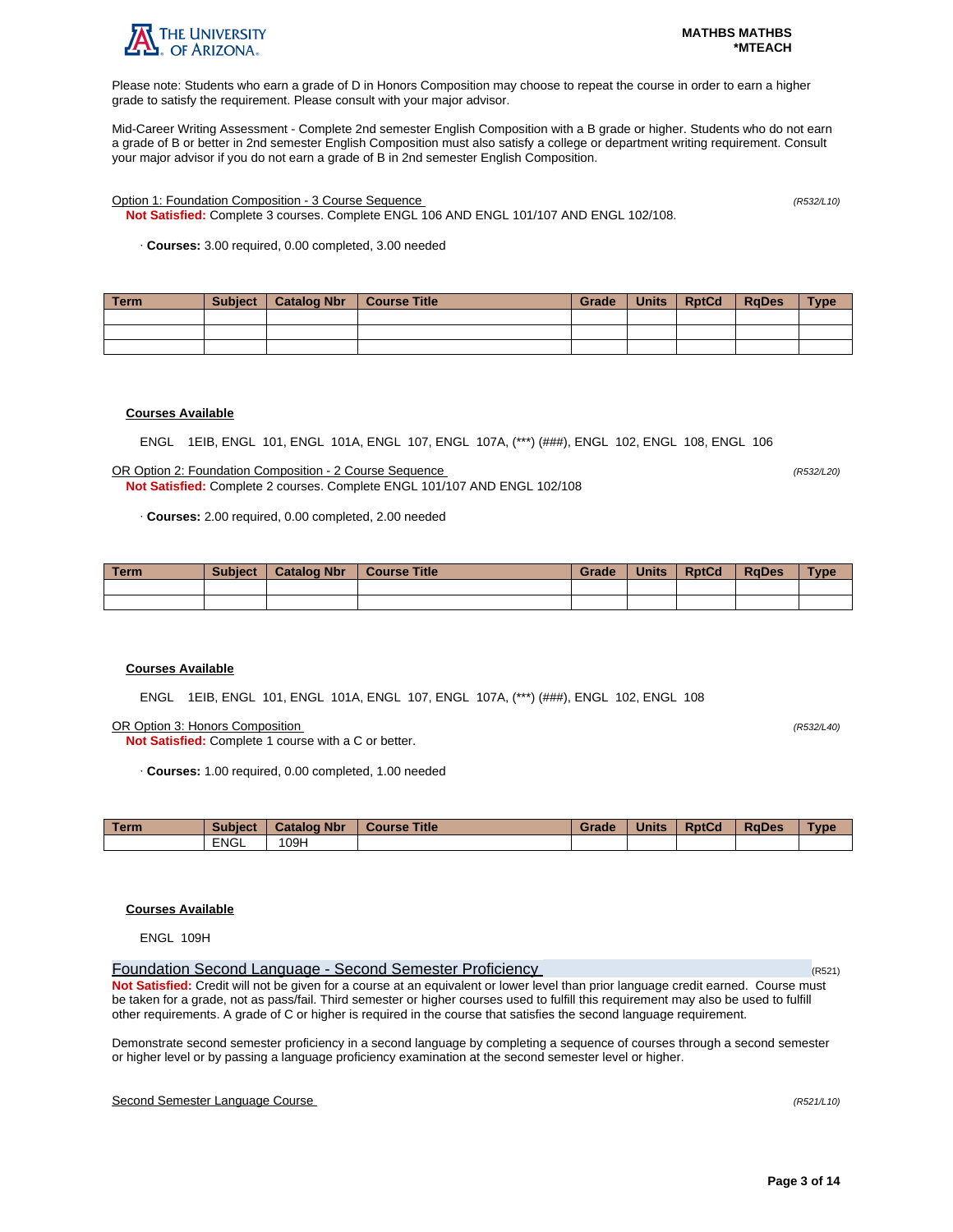

**Not Satisfied:** Complete 1 course with a grade of C or better.

Not from: FREN 325, 391, 393, 396H, 399, 399H, 414, 425, 432, 433, 434, 442, 443, 448, 453, GRK 412, 422, HIST 465D, ITAL 330A, 330B, 330C, 330D, 393, 393H 399, 399H, 410, 431, 496A, 498H, LAT 411, 413, 414, 415, 421, 425, 426, PORT 325A, 430, 440, 449, RSSS 305, 405A, 405B, SPAN 204C, 303, 305, 340, 343, 350, 360, 371A 371B 375, 381, 382, 397W, 399, 400, 401, 402, 403, 406A, 410, 411, 412, 414, 423A, 423B, 433, 435, 436, 437, 438, 441, 442, 445, 446, 447, 448, 452, 453, 455A, 457, 458, 459, 465A, 465C, 465D, 465E, 471, 472, 473, 482, TTE 414.

· **Courses:** 1.00 required, 0.00 completed, 1.00 needed

| Term | <b>Subject</b> | <b>Catalog Nbr</b> | <b>Course Title</b> | Grade | <b>Units</b> | <b>RptCd</b> | <b>RaDes</b> | Type |
|------|----------------|--------------------|---------------------|-------|--------------|--------------|--------------|------|
|      |                |                    |                     |       |              |              |              |      |

#### **Courses Available**

AIS 104B, AIS 307B, ARB 102, CHN 102, CRL 102, FREN 102, FREN 112, GER 102, GRK 102, GRK 104, GRK 112, ITAL 102, ITAL 102Z, JPN 102, JUS 103B, KOR 102, LAS 305A, LAT 102, LAT 112, LING 104B, LING 307B, MENA 103B, PORT 102, PORT 305A, PORT 325A, PRS 102, RSSS 102, SERP 370B, SPAN 102, SPAN 103, SPAN 205, TURK 102

#### General Education Tier I (RS22) And The Contract of the Contract of the Contract of the Contract of the Contract of the Contract of the Contract of the Contract of the Contract of the Contract of the Contract of the Contra

**Not Satisfied:** Complete each of the following areas.

Tier I Individuals & Societies/150s (R522/L10)

**Not Satisfied:** Complete 2 courses, 6 units total. Transfer students with quarter system credits may satisfy Tier One requirements with 2 courses and 5.34 units.

· **Units:** 5.34 required, 0.00 completed, 5.34 needed

· **Courses:** 2.00 required, 0.00 completed, 2.00 needed

| Term | <b>Subject</b> | <b>Catalog Nbr</b> | <b>Course Title</b> | Grade | <b>Units</b> | <b>RptCd</b> | <b>RaDes</b> | Type |
|------|----------------|--------------------|---------------------|-------|--------------|--------------|--------------|------|
|      |                |                    |                     |       |              |              |              |      |
|      |                |                    |                     |       |              |              |              |      |

#### **Courses Available**

(\*\*\*) (###), AFAS 150B1, ANTH 150B1, ART 150B1, ART 150B2, EAS 150B1, EDP 150B1, ENGL 150B1, ENGL 150B2, ESOC 150B1, FREN 150B1, FSHD 150B1, FTV 150B1, GEOG 150B1, GEOG 150B2, GER 150B1, GWS 150B1, GWS 150B2, GWS 150B3, GWS 150B4, GWS 150B5, HNRS 150B1, HNRS 150B2, HUMS 150B1, ITAL 150B1, LAR 150B1, LAS 150B1, MAS 150B1, MAS 150B2, MIS 150B1, PAH 150B1, PHIL 150B1, POL 150B1, RCSC 150B1, RCSC 150B2, RELI 150B1, RSSS 150B1, RSSS 150B2, SOC 150B1, SOC 150B2, SPAN 150B1, SPAN 150B2, TLS 150B1, AED 150A1, ANTH 150A1, ART 150A1, ENGL 150A1, GER 150A1, HWRS 150A1, LING 150A1, MIS 150A1, PAH 150A1, PAH 150A2, PAH 150A3, PHIL 150A1, POL 150A1, PSY 150A1, AED 150C1, ANTH 150C1, AREC 150C1, AREC 150C2, AREC 150C3, CLAS 150C1, ECON 150C1, FIN 150C1, FREN 150C1, GEOG 150C1, HIST 150C1, HIST 150C2, HIST 150C3, HIST 150C4, HIST 150C5, HIST 150C6, HNRS 150C1, HPS 150C1, ITAL 150C1, JOUR 150C1, LAS 150B2, LING 150C1, MAS 150C1, MENA 150C1, NSC 150C1, PHIL 150C1, PLP 150C1, POL 150C1, POL 150C2, POL 150C3, PPEL 150C1, RNR 150C1, SOC 150C1, SOC 150C2, TLS 150C1, PHIL 150A2

#### Tier I Traditions & Cultures/160s (R522/L30)

**Not Satisfied:** Complete 2 courses, 6 units total. Transfer students with quarter system credits may satisfy Tier One requirements with 2 courses and 5.34 units.

- · **Units:** 5.34 required, 0.00 completed, 5.34 needed
- · **Courses:** 2.00 required, 0.00 completed, 2.00 needed

| l Term | <b>Subject</b> | <b>Catalog Nbr</b> | <b>Course Title</b> | Grade | <b>Units</b> | <b>RptCd</b> | RaDes | <b>Type</b> |
|--------|----------------|--------------------|---------------------|-------|--------------|--------------|-------|-------------|
|        |                |                    |                     |       |              |              |       |             |
|        |                |                    |                     |       |              |              |       |             |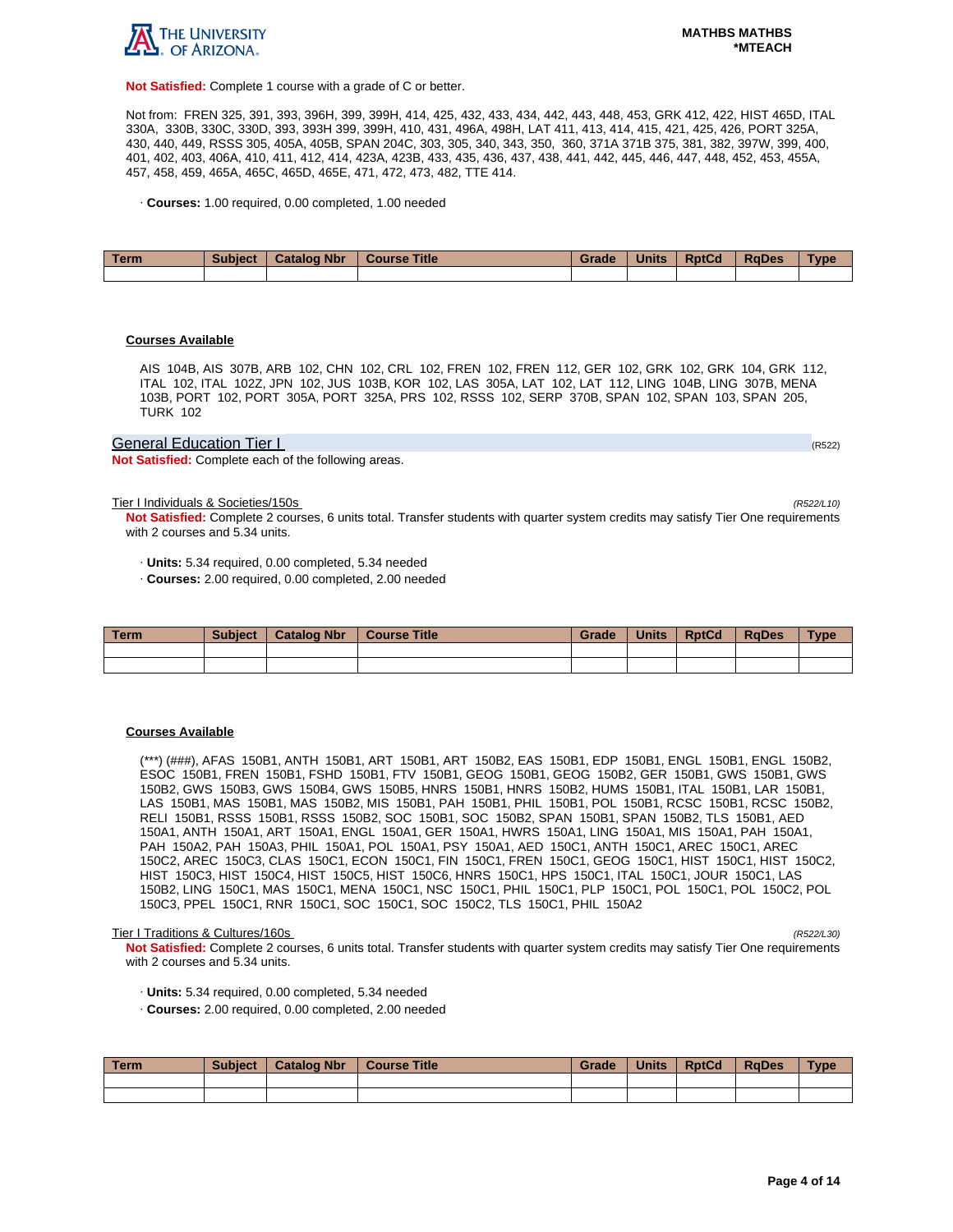

## **Courses Available**

(\*\*\*) (###), AFAS 160A1, AFAS 160A2, AIS 160A1, ANTH 160A1, ANTH 160A2, ART 160A1, EAS 160A1, EAS 160A2, EAS 160A3, EAS 160A4, EAS 160A5, ENGL 160A1, ENGL 160A2, FREN 160A1, GER 160A1, HIST 160A1, HIST 160A2, MAS 160A1, MENA 160A1, MENA 160A2, POL 160A1, RELI 160A1, CLAS 160B1, DNC 160B1, ENGL 160B1, HIST 160B1, HIST 160B2, ITAL 160B1, POL 160B1, ARC 160C1, DNC 160C1, GER 160C1, GWS 160C1, HIST 160C1, POL 160C1, RSSS 160C1, RSSS 160C2, SPAN 160C1, ACBS 160D1, AFAS 160D1, ANTH 160D2, ANTH 160D3, ARC 160D1, ART 160D1, ART 160D2, ART 160D3, CLAS 160D2, CLAS 160D3, ENGL 160D1, ENGL 160D2, ENTO 160D1, GER 160D1, GER 160D2, HIST 160D1, HNRS 160D1, HNRS 160D2, HNRS 160D3, HNRS 160D4, ITAL 160D1, JUS 160D1, MUS 160D1, PAH 160D1, PAH 160D2, PAH 160D3, PAH 160D4, PAH 160D5, PHIL 160D1, PHIL 160D2, PHIL 160D3, POL 160D1, RELI 160D1, RELI 160D2, RELI 160D3, RELI 160D4, RELI 160D5, RELI 160D6, RNR 160D1, RSSS 160D1, SPAN 160D1, TAR 160D1

# General Education Tier II (R528) (R528) (R528) (R528) (R528) (R528) (R528) (R528)

**Not Satisfied:** Complete each of the following areas.

Tier II Arts (R528/L10)

**Not Satisfied:** Complete 1 course, 3 units total. Transfer students with quarter system credits may satisfy Tier Two requirements with 2.67 units.

- · **Units:** 2.67 required, 0.00 completed, 2.67 needed
- · **Courses:** 1.00 required, 0.00 completed, 1.00 needed

| <b>Term</b> | <b>Subject</b> | <b>Catalog Nbr</b> | <b>Title</b><br><b>Course</b> | Grade | <b>Units</b> | <b>RptCd</b> | <b>RaDes</b> | Type |
|-------------|----------------|--------------------|-------------------------------|-------|--------------|--------------|--------------|------|
|             |                |                    |                               |       |              |              |              |      |

#### **Courses Available**

AFAS 218, AFAS 318, AFAS 371, ANTH 318, ARC 304, ARC 325, ARE 130, ARH 201, ARH 202, ARH 203, ARH 312, ARH 314, ARH 315, ARH 316A, ARH 316B, ARH 319, ARH 320, ARH 321, ARH 322, ARH 324, ARH 325, ARH 329, ART 203, ART 242, ART 282, ART 329, ART 358, CLAS 310, CLAS 329, DNC 100, DNC 101, DNC 112A, DNC 112B, DNC 112C, DNC 143, DNC 144A, DNC 144B, DNC 144C, DNC 152A, DNC 152B, DNC 152C, DNC 175, DNC 176A, DNC 176B, DNC 177C, DNC 177D, DNC 178A, DNC 178B, DNC 178C, DNC 179A, DNC 200, DNC 276A, ENGL 201, ENGL 209, ENGL 210, ENGL 300, ENGV 300, FTV 352, FTV 375, HNRS 203H, HNRS 216, HNRS 218, HNRS 220, HNRS 222, ISTA 301, JPN 245, LAS 322, LAS 337, MAS 337, MUS 100, MUS 101A, MUS 107, MUS 108, MUS 109, MUS 206, MUS 231, MUS 328, MUS 334, MUS 335, MUS 337, MUS 344, MUS 360, RELI 227, RELI 240, RELI 345, TAR 100, TAR 103, TAR 303, (\*\*\*) (###)

#### Tier II Humanities (R528/L20)

**Not Satisfied:** Complete 1 course, 3 units total. Transfer students with quarter system credits may satisfy Tier Two requirements with 2.67 units. Prerequisite course work in Tier 1 Traditions and Cultures (TRAD) must be completed prior to taking. If LAT 201 or 202 are used to fulfill Foundation Second Language Proficiency, they cannot be used to fulfill Tier II Humanities.

- · **Units:** 2.67 required, 0.00 completed, 2.67 needed
- · **Courses:** 1.00 required, 0.00 completed, 1.00 needed

| Term | <b>Subject</b> | <b>Catalog Nbr</b> | <b>Course Title</b> | Grade | <b>Units</b> | <b>RptCd</b> | RaDes | <b>Type</b> |
|------|----------------|--------------------|---------------------|-------|--------------|--------------|-------|-------------|
|      |                |                    |                     |       |              |              |       |             |

# **Courses Available**

AFAS 200, AFAS 222, AFAS 224, AFAS 230, AFAS 245, AFAS 249, AFAS 255, AFAS 310, AFAS 314, AFAS 320, AFAS 335, AFAS 342, AFAS 365, AFAS 373, AFAS 374, AFAS 377, AFAS 381, AIS 212, AIS 381, ANTH 222, ANTH 300, ANTH 349, ARC 220, ARC 303, ARH 300, ARH 329, ART 329, ART 360, CHN 241, CHN 245, CHN 345, CLAS 220, CLAS 221, CLAS 222, CLAS 260, CLAS 300, CLAS 312, CLAS 329, CLAS 335, CLAS 342, CLAS 346, CLAS 349, CLAS 351, CLAS 352, CLAS 353, CLAS 355, EAS 201, EAS 358, EAS 359, ENGL 220A, ENGL 220B, ENGL 228, ENGL 229, ENGL 230, ENGL 231, ENGL 245, ENGL 248B, ENGL 260, ENGL 264, ENGL 265, ENGL 266, ENGL 267, ENGL 280, ENGL 342, ENGL 360, ENGL 375, ENGL 377, ENGV 360, FREN 245, FREN 249, FREN 280, FREN 282,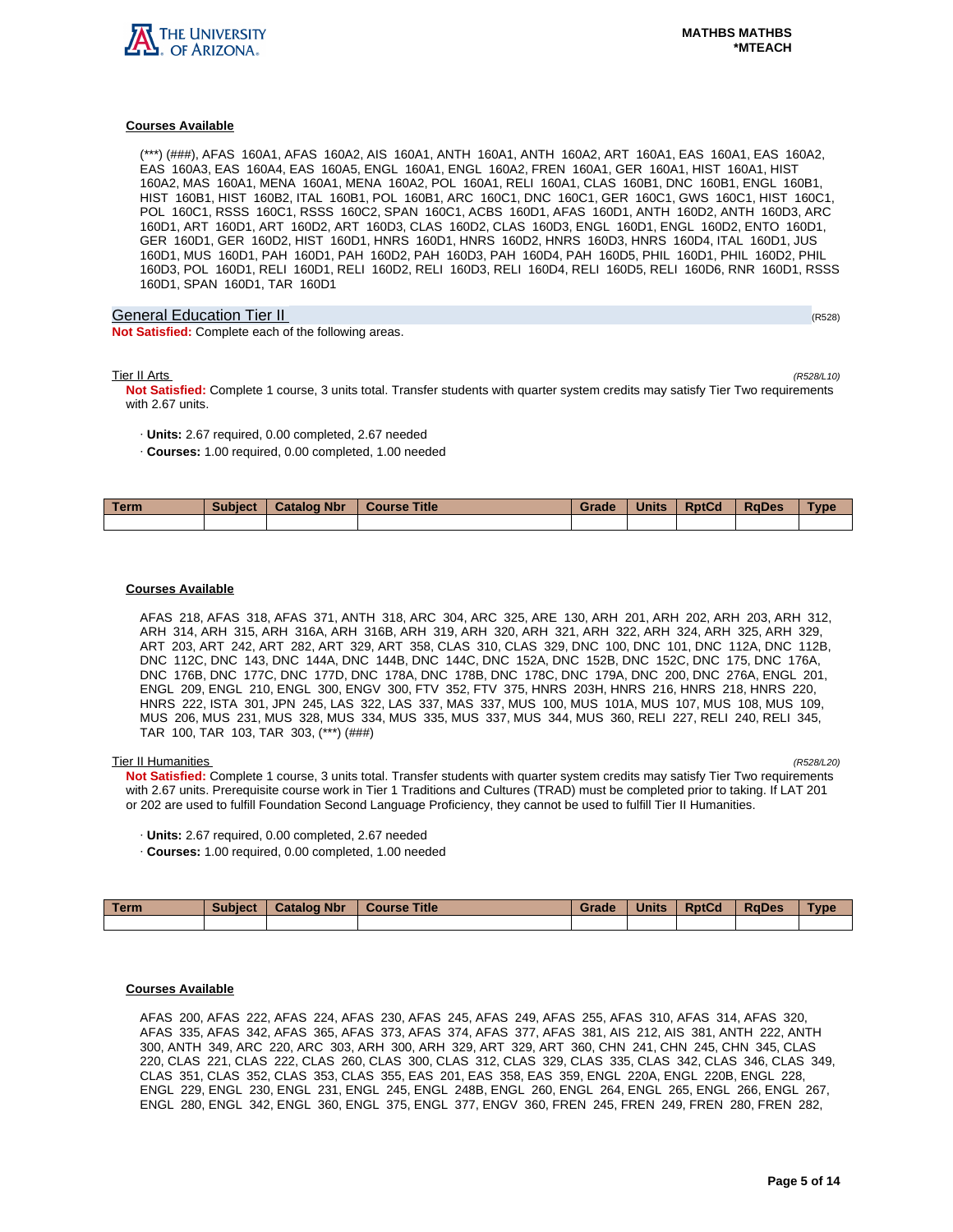

#### **MATHBS MATHBS \*MTEACH**

FREN 283, FREN 284, FREN 314, FREN 373, FREN 374, FREN 375, FTV 325, GER 233, GER 242, GER 246, GER 272, GER 273, GER 276, GER 278, GER 312, GER 320, GER 325, GER 371, GER 373, GER 375, GER 376, GER 379, GER 380, GWS 200, GWS 317, GWS 330, GWS 342, GWS 373, HIST 224, HIST 247, HIST 272, HIST 277A, HIST 277B, HIST 278, HIST 307, HIST 316, HIST 372A, HIST 372B, HNRS 200, HNRS 208H, HNRS 209, HNRS 210, HNRS 212, HNRS 302, ITAL 230, ITAL 240, ITAL 250A, ITAL 250B, ITAL 250C, ITAL 250D, ITAL 330B, JPN 220, JPN 272, JPN 311, JUS 301, JUS 325, JUS 372A, JUS 372B, JUS 376, KOR 251, LAS 310, LAS 335, LAT 201, LAT 202, LAW 360, MENA 277A, MENA 277B, MENA 342, MENA 372A, MENA 372B, PA 321, PAH 200, PAH 201, PAH 220, PAH 221, PAH 230, PAH 231, PAH 260, PAH 331, PHIL 210, PHIL 213, PHIL 220, PHIL 222, PHIL 260, PHIL 261, PHIL 262, PHIL 321, PHIL 325, PHIL 330, PRS 342, RELI 203, RELI 210, RELI 211, RELI 212, RELI 220, RELI 220A, RELI 220B, RELI 230, RELI 241, RELI 255, RELI 277A, RELI 280, RELI 300, RELI 303, RELI 304, RELI 325, RELI 335, RELI 342, RELI 350, RELI 358, RELI 359, RELI 363, RELI 367, RELI 372A, RELI 372B, RELI 379, RELI 381, RELI 385, RSSS 210, RSSS 212, RSSS 280, RSSS 304, RSSS 310, RSSS 311, RSSS 325, RSSS 335, RSSS 340, RSSS 345, RSSS 350, SPAN 210, SPAN 220, (\*\*\*) (###)

#### Tier II Individual & Societies (R528/L30)

**Not Satisfied:** Complete 1 course, 3 units total. Transfer students with quarter system credits may satisfy Tier Two requirements with 2.67 units. Prerequisite course work in Tier 1 Individuals and Societies (INDV) must be completed prior to taking.

- · **Units:** 2.67 required, 0.00 completed, 2.67 needed
- · **Courses:** 1.00 required, 0.00 completed, 1.00 needed

| <b>Term</b> | <b>Subject</b> | <b>Catalog Nbr</b> | <b>Course Title</b> | Grade | <b>Units</b> | <b>RptCd</b> | <b>RaDes</b> | Type |
|-------------|----------------|--------------------|---------------------|-------|--------------|--------------|--------------|------|
|             |                |                    |                     |       |              |              |              |      |

#### **Courses Available**

AED 210, AED 408, AFAS 220, AFAS 223, AFAS 260, AFAS 280, AFAS 304A, AFAS 304B, AFAS 305, AFAS 306, AFAS 310, AFAS 340, AFAS 345, AFAS 376, AFAS 378, AFAS 444, AGTM 380, AIS 200, AIS 210, AIS 220, AIS 346, AIS 347, ALC 309, ANTH 202, ANTH 203, ANTH 204, ANTH 220, ANTH 280, ANTH 307, ANTH 314, ANTH 316, ANTH 317, ANTH 320, ANTH 323, ANTH 325, ANTH 330, ANTH 339, ANTH 346, ANTH 347, ANTH 358, ANTH 373, ANTH 380, ANTV 307, APCV 301, ARE 201, AREC 210, AREC 365, CHS 202, CLAS 240, CLAS 305, CLAS 306, CLAS 323, CLAS 362, EAS 202, EAS 280, ECON 200, ECON 205, EDL 200, EDP 200, ENGL 347, ENVS 310, ESOC 210, FCM 201, FCSC 302, FOOD 360, FREN 230, FREN 231, FSHD 200, FSHD 347, GEOG 205, GEOG 210, GEOG 250, GEOG 251, GEOG 252, GEOG 256, GEOG 270, GEOG 350, GEOG 367, GEOG 380, GER 244, GER 274, GER 327, GPSV 365, GWS 240, GWS 260, GWS 306, GWS 316, GWS 323, GWS 328, GWS 362, HED 350, HIST 246, HIST 306, HIST 362A, HIST 362B, HIST 370A, HIST 370B, HNRS 204H, HNRS 205H, HNRS 206H, HNRS 217, HNRS 221, HPS 300, HPS 387, HPS 444, HUMS 205, HUMS 376, ISTA 263, ITAL 231, ITAL 330D, JOUR 305, JOUR 360, JPN 362A, JPN 362B, JUS 370A, JUS 370B, KOR 245, KOR 352, LAR 350, LAS 204, LAS 230, LAS 251, LAS 280, LAS 310, LAS 312, LAS 316, LAS 317, LAS 345, LAW 389, LING 210, LING 211, LING 330, MAS 265, MAS 317, MAS 365, MCB 310, MENA 251, MENA 330, MENA 334, NAFS 365, NSC 255, PA 205, PA 250, PA 312, PA 323, PAH 240, PAH 310, PAH 320, PAH 330, PAH 350, PAH 372, PHIL 205, PHIL 211, PHIL 214, PHIL 223, PHIL 233, PHIL 241, PHIL 246, PHIL 250, PHIL 264, PHIL 323, PHIL 326, PHIL 345, PHIL 346, PHIL 347, PHIL 348, PHPM 310, PLG 202, PLG 211, PLG 256, POL 201, POL 202, POL 203, POL 204, POL 209, POL 250, POL 312, POL 345, PORT 280, PPEL 205, PPEL 210, PSY 200, PSY 216, PSY 240, PSY 277, RCSC 204, RELI 233, RELI 235, RELI 301, RELI 302, RELI 305, RELI 306, RELI 316, RELI 323, RELI 326, RELI 330, RELI 334, RELI 360, RELI 370A, RELI 370B, RNR 200, RNR 256, RSSS 275, RSSS 305, RSSS 306, RSSS 315, RSSS 320, RSSS 328, SERP 200, SLHS 255, SOC 202, SOC 220, SOC 260, SOC 280, SOC 320, SOC 355, SOC 357, SOC 367, SPAN 211, SPAN 220, SPAN 280, TLS 200, TLS 204, TLS 239, TLS 240, TLS 353, (\*\*\*) (###)

### **Diversity Emphasis Course** (R531) **Diversity Emphasis Course**

**Not Satisfied:** One course must be taken that focuses on Gender, Race, Class, Ethnicity, Sexual Orientation or Non-Western Area Studies.

Courses used to fulfill this requirement may also be used to fulfill other requirements.

#### **Diversity Emphasis Course** (R531/L10)

**Not Satisfied:** General Education Diversity Emphasis Course: Gender, Race, Class, Ethnicity, Sexual Orientation or Non-Western Area Studies.

· **Courses:** 1.00 required, 0.00 completed, 1.00 needed

| Term | <b>Subject</b> | Catalog Nbr | <b>Course Title</b> | Grade | <b>Units</b> | <b>RptCd</b> | <b>RaDes</b> | <b>Type</b> |
|------|----------------|-------------|---------------------|-------|--------------|--------------|--------------|-------------|
|      |                |             |                     |       |              |              |              |             |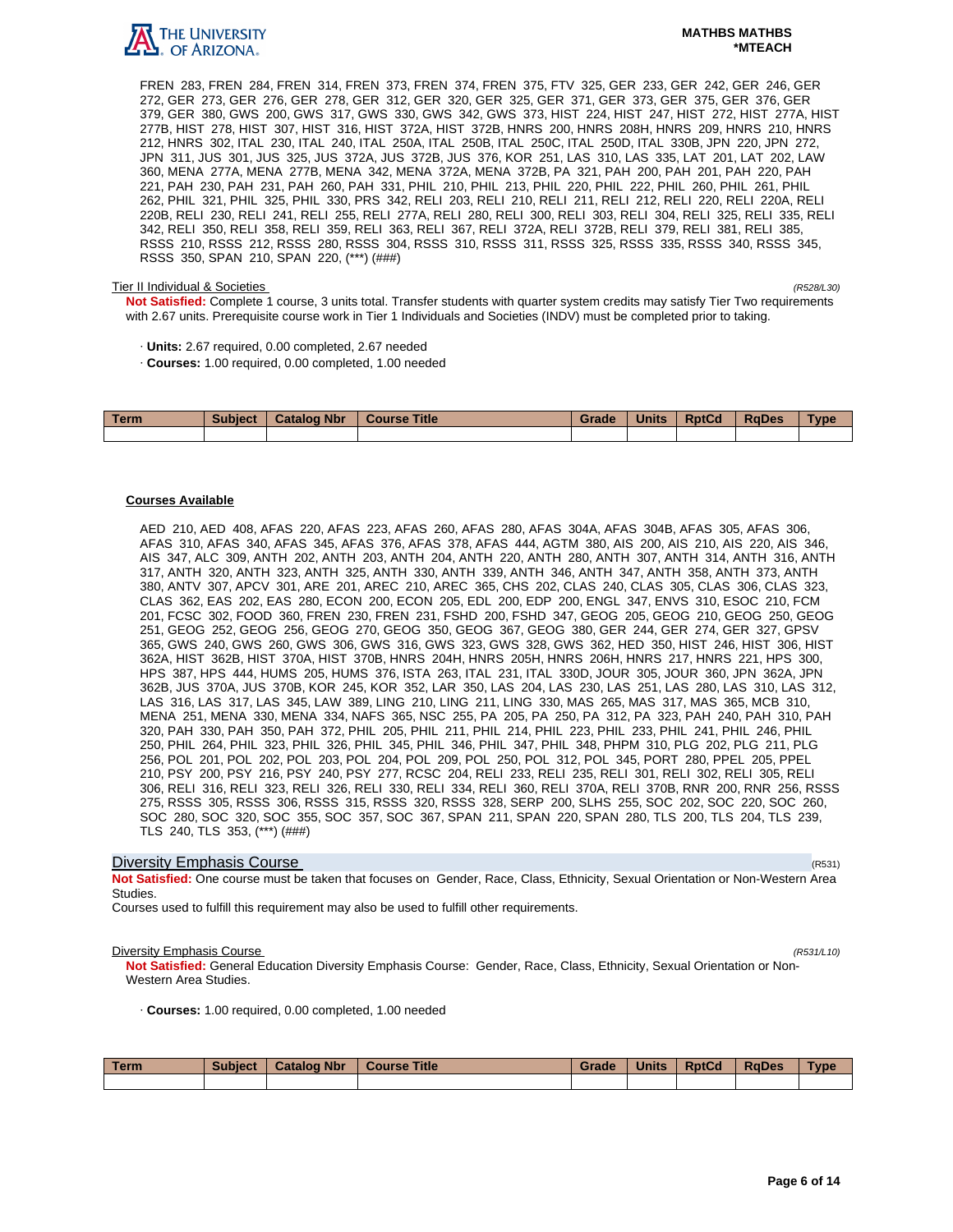

#### **Courses Available**

AED 408, AFAS 150B1, AFAS 160A1, AFAS 160A2, AFAS 218, AFAS 220, AFAS 222, AFAS 223, AFAS 230, AFAS 245, AFAS 249, AFAS 255, AFAS 260, AFAS 302, AFAS 304A, AFAS 304B, AFAS 306, AFAS 310, AFAS 311D, AFAS 314, AFAS 318, AFAS 330, AFAS 335, AFAS 340, AFAS 342, AFAS 345, AFAS 365, AFAS 371, AFAS 373, AFAS 374, AFAS 376, AFAS 377, AFAS 381, AFAS 444, AFAS 467, AFAS 468, AIS 160A1, AIS 200, AIS 210, AIS 212, AIS 220, AIS 346, AIS 347, AIS 381, AIS 467, ANTH 150A1, ANTH 160A1, ANTH 160A2, ANTH 201, ANTH 202, ANTH 203, ANTH 220, ANTH 222, ANTH 307, ANTH 314, ANTH 318, ANTH 320, ANTH 323, ANTH 325, ANTH 330, ANTH 339, ANTH 346, ANTH 347, ANTH 358, ANTH 375, ANTH 402, ANTH 450, ANTH 467, ANTV 307, ANTV 375, ARH 203, ART 160A1, CHN 245, CHN 251, CHN 276, CHN 331, CHN 341, CHN 345, CHN 419, CHN 420, CHN 429, CHN 468, CHN 482, CHN 483, CHS 202, CLAS 150C1, CLAS 323, CLAS 362, DNC 177C, DNC 177D, DNC 178A, DNC 178B, DNC 178C, DNC 179A, EAS 130, EAS 160A1, EAS 160A2, EAS 160A3, EAS 160A4, EAS 160A5, EAS 201, EAS 202, EAS 280, EAS 333, EAS 358, EAS 359, EAS 402, EAS 484, EAS 496C, ENGL 150B2, ENGL 160A1, ENGL 160A2, ENGL 228, ENGL 229, ENGL 230, ENGL 245, ENGL 342, ENGL 377, ENGL 429, ENVS 310, FCM 201, FREN 150B1, FREN 150C1, FREN 160A1, FREN 230, FREN 231, FREN 245, FREN 249, FREN 314, FREN 373, FREN 374, FTV 150B1, FTV 251, GEOG 205, GEOG 210, GEOG 251, GEOG 252, GEOG 311D, GEOG 311E, GER 160A1, GER 274, GER 278, GER 373, GER 376, GWS 150B5, GWS 200, GWS 240, GWS 253, GWS 254, GWS 260, GWS 306, GWS 323, GWS 324, GWS 328, GWS 330, GWS 335, GWS 342, GWS 362, GWS 373, GWS 402, GWS 427, GWS 448, GWS 459, GWS 468, HIST 160A1, HIST 160A2, HIST 253, HIST 254, HIST 272, HIST 276, HIST 277A, HIST 278, HIST 306, HIST 307, HIST 370A, HIST 370B, HIST 372A, HIST 372B, HIST 482, HNRS 160D4, HNRS 204H, HPS 387, HPS 444, HUMS 150B1, HUMS 205, HUMS 376, HUSV 310, ITAL 150B1, ITAL 150C1, ITAL 231, ITAL 330B, ITAL 330D, JOUR 360, JPN 220, JPN 245, JPN 272, JPN 304, JPN 308, JPN 310, JPN 311, JPN 314, JPN 402, JPN 411, JPN 412, JPN 440, JPN 441, JPN 446A, JPN 446B, JPN 450, JPN 485, JPN 486, JPN 489, JPN 495B, JPN 496A, JPN 496C, JUS 325, JUS 370A, JUS 370B, JUS 372A, JUS 372B, JUS 376, KOR 245, KOR 251, LAS 251, LAS 310, LAS 312, LAS 335, LAS 337, LAS 345, LAW 389, LING 210, LING 304, LING 330, LING 402, LING 411, LING 412, LING 419, LING 420, LING 496C, MAS 160A1, MAS 265, MAS 330, MAS 337, MAS 365, MAS 467, MENA 160A1, MENA 160A2, MENA 251, MENA 277A, MENA 311E, MENA 330, MENA 334, MENA 372A, MENA 372B, MENA 375, MENA 441, MIS 150B1, MNE 201, MUS 109, MUS 231, MUS 334, MUS 335, MUS 337, MUS 344, NESV 375, PA 312, PAH 160D1, PAH 160D2, PAH 220, PAH 221, PAH 260, PAH 310, PHIL 222, PHIL 223, PHIL 325, PHIL 330, POL 160A1, POL 312, POL 330, POL 335, POL 345, POL 441, POL 464, POL 468, POL 476, PSY 216, RELI 130, RELI 160A1, RELI 160D4, RELI 160D5, RELI 160D6, RELI 210, RELI 212, RELI 220, RELI 230, RELI 235, RELI 240, RELI 277A, RELI 301, RELI 302, RELI 303, RELI 308, RELI 314, RELI 323, RELI 324, RELI 330, RELI 331, RELI 333, RELI 334, RELI 335, RELI 345, RELI 350, RELI 358, RELI 359, RELI 360, RELI 363, RELI 367, RELI 370A, RELI 370B, RELI 372A, RELI 372B, RELI 381, RELI 402, RELI 483, RELI 484, RELI 485, RELI 486, RELI 489, RSSS 150B2, RSSS 212, RSSS 305, RSSS 315, RSSS 320, RSSS 328, RSSS 350, SOC 202, SOC 220, SOC 222, SOC 260, SOC 280, SOC 324, SOC 325, SOC 355, SOC 357, SOC 427, SOC 432, SOC 448, SOC 450, SOC 459, SOC 467, SPAN 150B1, SPAN 150B2, SPAN 210, TAR 303, TLS 150C1

#### **Additional Coursework** (RG521)

Courses listed in this section may include general elective credits, UA courses and transferable courses from other institutions. Consult with your advisor to determine if courses listed in this section may be used to fulfill a requirement or sub-requirement in your degree program.

Courses taken for Pass/Fail option can only count as elective credit. They cannot fulfill any General Education, Major, or Minor requirements.

#### **BS in Mathematics (RG772)**

**Not Satisfied:** Will appear fully satisfied when student satisfies Mathematics Supporting Laboratory Science Sequence, Mathematics Application Courses, Mathematics Computer Science, Math Major Core Requirements, and selects an emphasis. All emphases require a minimum of 15 units of 400-level coursework in the major.

The Bachelor of Science in Mathematics requires the same Core Mathematics courses as the BA; BS students must satisfy specialized supporting laboratory science and application course requirements instead of general education courses in Natural Science.

Equivalent MATV courses may be available through UA South. For approved courses consult with your advisor.

Mathematics Supporting Laboratory Science Sequence (R1192)  $(R1192)$ **Not Satisfied:** Will appear fully satisfied when student has satisfied one of the approved sequences of laboratory science courses.

BS students must complete a two-semester sequence in a laboratory science: choose from Chemistry, Physics, Biology, Physiology, or Geosciences.

Courses used to fulfill this requirement may also be used to fulfill other requirements.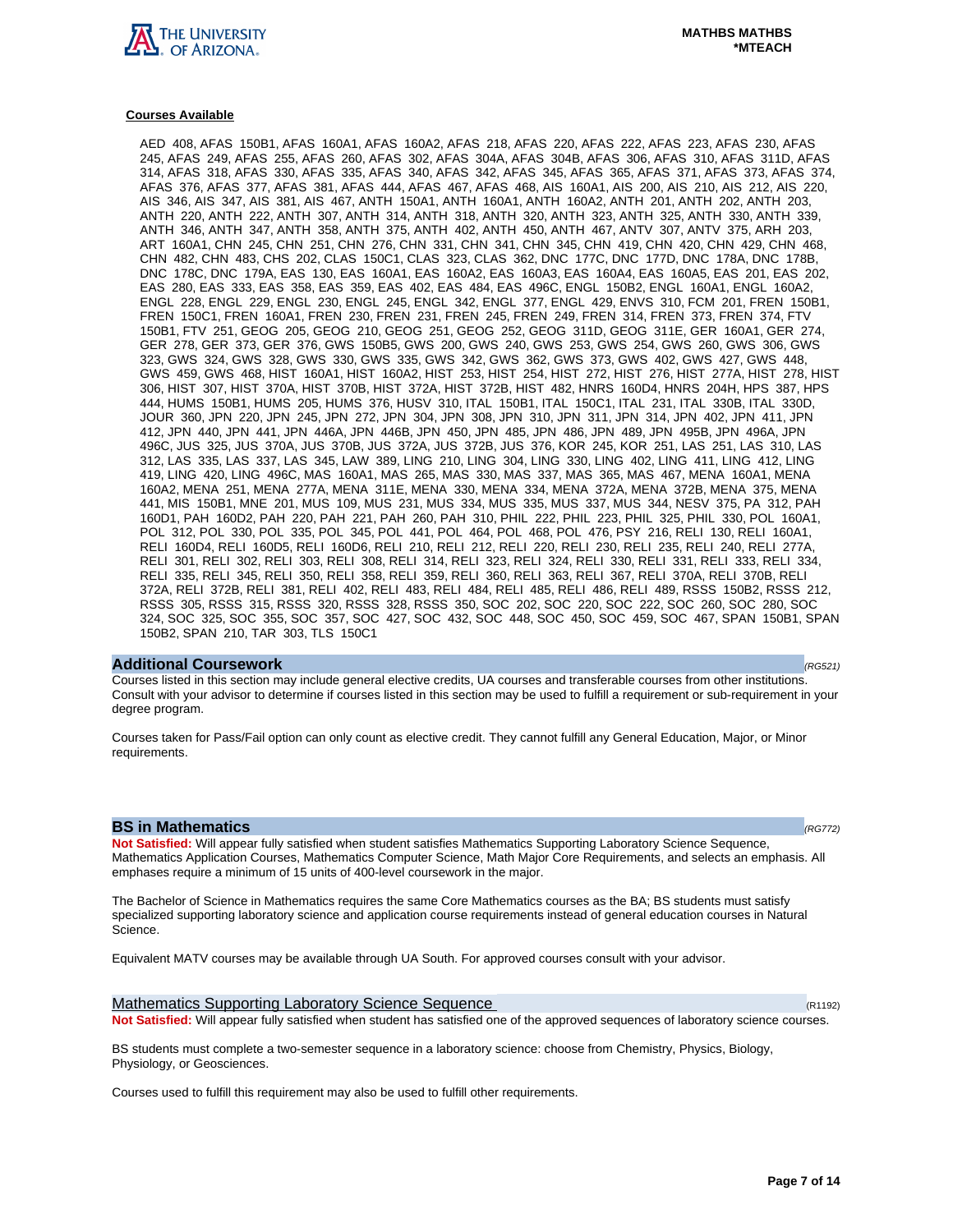

Option 1: Chemistry I (R1192/L2)

**Not Satisfied:** Complete 4 units from Chemistry 141 & 143, 151, 161 & 163

· **Units:** 4.00 required, 0.00 completed, 4.00 needed

| Term. | <b>Subject</b> | <b>Catalog Nbr</b> | <b>Course Title</b> | Grade | <b>Units</b> | <b>RptCd</b> | <b>RaDes</b> | <b>Type</b> |
|-------|----------------|--------------------|---------------------|-------|--------------|--------------|--------------|-------------|
|       |                |                    |                     |       |              |              |              |             |
|       |                |                    |                     |       |              |              |              |             |

# **Courses Available**

CHEM 141, CHEM 143, CHEM 151, CHEM 161, CHEM 163, Approved Transfer Course

AND Option 1: Chemistry II (R1192/L5)

**Not Satisfied:** Complete 4 units from Chemistry 142 & 144, 152, 162 & 164

· **Units:** 4.00 required, 0.00 completed, 4.00 needed

| <b>Term</b> | <b>Subject</b> | <b>Catalog Nbr</b> | <b>Course Title</b> | Grade | <b>Units</b> | <b>RptCd</b> | RaDes | <b>Type</b> |
|-------------|----------------|--------------------|---------------------|-------|--------------|--------------|-------|-------------|
|             |                |                    |                     |       |              |              |       |             |
|             |                |                    |                     |       |              |              |       |             |

#### **Courses Available**

CHEM 142, CHEM 144, CHEM 152, CHEM 162, CHEM 164, Approved Transfer Course

#### OR Option 2: Geosciences (R1192/L10)

**Not Satisfied:** Complete 1 course

· **Courses:** 1.00 required, 0.00 completed, 1.00 needed

| <b>Term</b> | <b>Subject</b> | <b>Catalog Nbr</b> | <b>Course Title</b> | Grade | <b>Units</b> | <b>RptCd</b> | <b>RaDes</b> | <b>Type</b> |
|-------------|----------------|--------------------|---------------------|-------|--------------|--------------|--------------|-------------|
|             | <b>GEOS</b>    | 251                |                     |       |              |              |              |             |

# **Courses Available**

GEOS 251

#### AND Option 2: Geosciences (R1192/L15) **Not Satisfied:** Complete 1 course

· **Courses:** 1.00 required, 0.00 completed, 1.00 needed

| Term | <b>Subject</b> | <b>Catalog Nbr</b> | <b>Course Title</b> | Grade | <b>Units</b> | <b>RptCd</b> | <b>RaDes</b> | Type |
|------|----------------|--------------------|---------------------|-------|--------------|--------------|--------------|------|
|      |                |                    |                     |       |              |              |              |      |

# **Courses Available**

GEOS 255, GEOS 302, GEOS 304, GEOS 308, GEOS 322

OR Option 3: Biology (R1192/L20)

**Not Satisfied:** OR Complete 8 units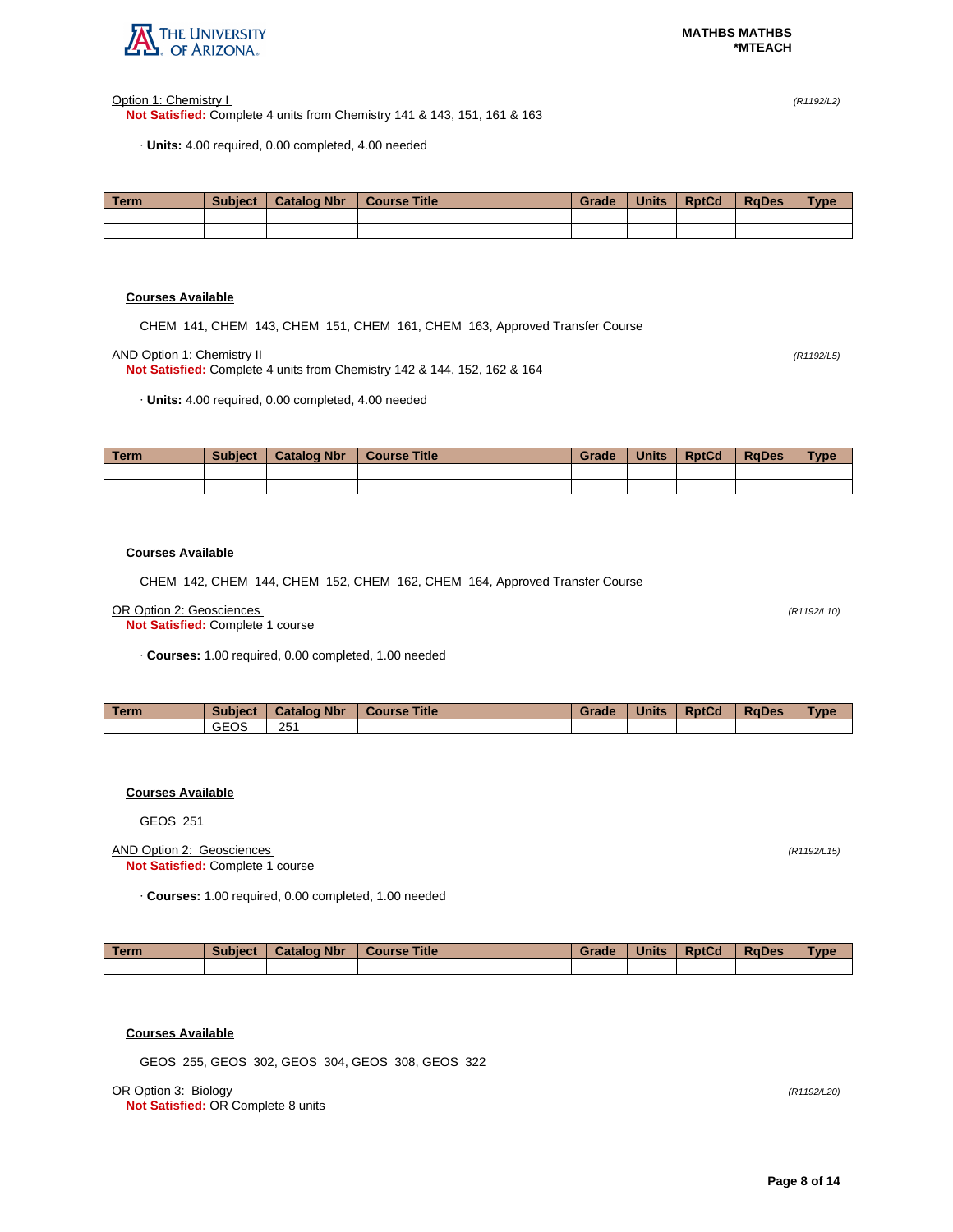

· **Units:** 8.00 required, 0.00 completed, 8.00 needed

| Term | Subject | <sup>1</sup> Catalog Nbr | Course Title | Grade | Units | <b>RptCd</b> | RaDes | <b>Type</b> |
|------|---------|--------------------------|--------------|-------|-------|--------------|-------|-------------|
|      |         |                          |              |       |       |              |       |             |
|      |         |                          |              |       |       |              |       |             |
|      |         |                          |              |       |       |              |       |             |

#### **Courses Available**

MCB 181L, MCB 181R, Approved Transfer Course, MCB 184, ECOL 182L, ECOL 182R

OR Option 4: Physiology (R1192/L27)

**Not Satisfied:** Complete 2 courses

· **Courses:** 2.00 required, 0.00 completed, 2.00 needed

| <b>Term</b> | <b>Subject</b> | <b>Catalog Nbr</b> | <b>Course Title</b> | Grade | <b>Units</b> | <b>RptCd</b> | <b>RaDes</b> | <b>Type</b> |
|-------------|----------------|--------------------|---------------------|-------|--------------|--------------|--------------|-------------|
|             | <b>PSIO</b>    | 201                |                     |       |              |              |              |             |
|             | <b>PSIC</b>    | 202                |                     |       |              |              |              |             |

#### **Courses Available**

PSIO 201, PSIO 202

OR Option 5: Introductory Mechanics (R1192/L40)

**Not Satisfied:** OR Complete one course from Physics 141, 161H.

· **Courses:** 1.00 required, 0.00 completed, 1.00 needed

| <b>Term</b> | <b>Subject</b> | <b>Catalog Nbr</b> | <b>Course Title</b> | Grade | <b>Units</b> | <b>RptCd</b> | <b>RaDes</b> | Type |
|-------------|----------------|--------------------|---------------------|-------|--------------|--------------|--------------|------|
|             |                |                    |                     |       |              |              |              |      |

# **Courses Available**

PHYS 141, PHYS 161H

AND Option 5:Intro Thermodynamics & Optics or Electricity & Magnetism (R1192/L50) (R1192/L50) **Not Satisfied:** AND Complete 1 course from Physics 142, 241, 162H, 261H.

· **Courses:** 1.00 required, 0.00 completed, 1.00 needed

| l Term | <b>Subject</b> | <b>Catalog Nbr</b> | <b>Course Title</b> | Grade | <b>Units</b> | <b>RptCd</b> | RaDes | <b>Type</b> |
|--------|----------------|--------------------|---------------------|-------|--------------|--------------|-------|-------------|
|        |                |                    |                     |       |              |              |       |             |

#### **Courses Available**

PHYS 142, PHYS 162H, PHYS 241, PHYS 261H

Mathematics Supporting Computer Science (R15810) and R15810) and R15810 (R15810)

**Satisfied:** Will appear fully satisfied when student satisfies Computer Science requirements.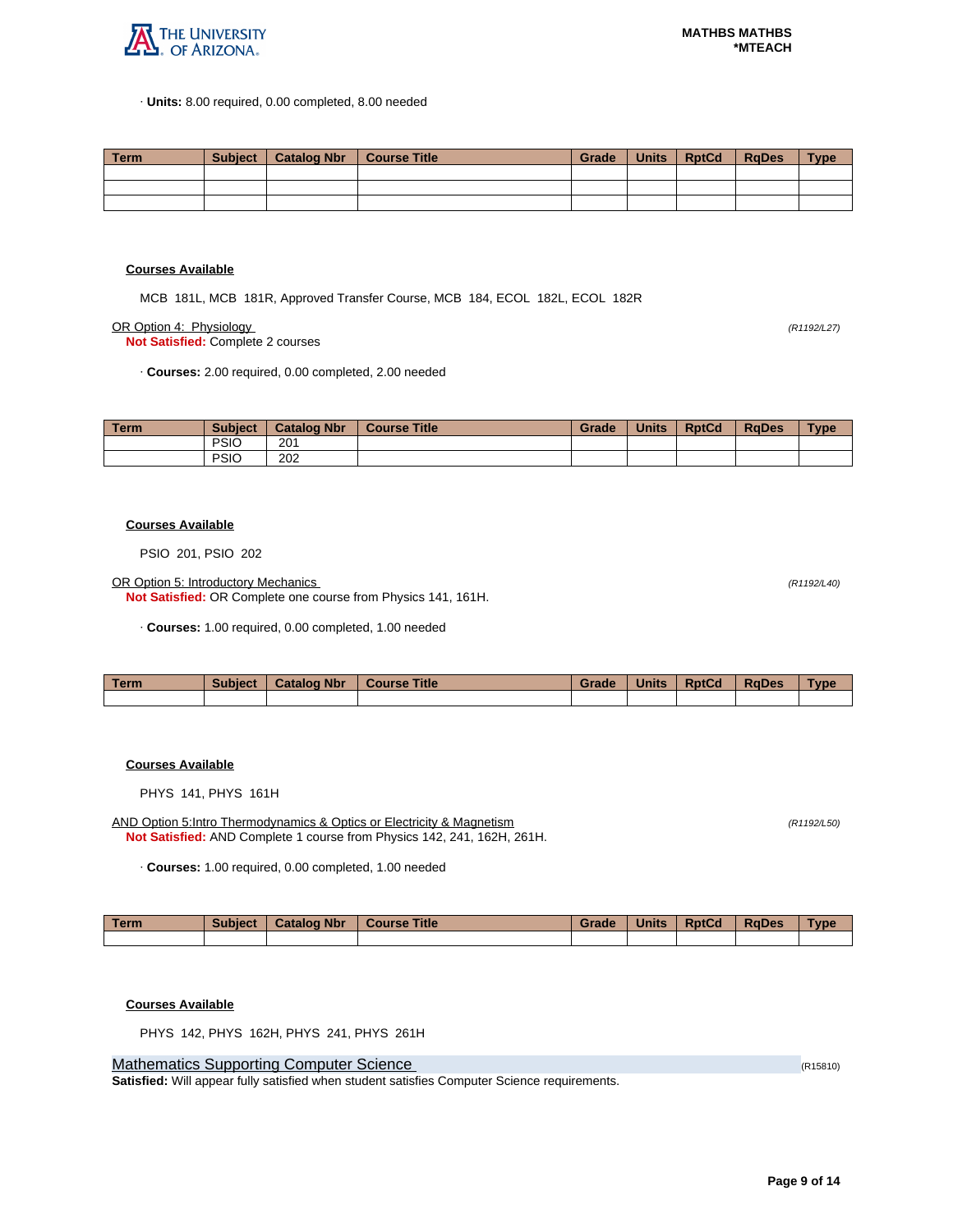

#### Computer Science (R15810/L10)

**Not Satisfied:** Complete 1 course. Consult your advisor for a list of alternative programming courses.

Courses used to fulfill this requirement may also be used to fulfill other requirements.

· **Courses:** 1.00 required, 0.00 completed, 1.00 needed

| Term | <b>Subject</b> | <b>Catalog Nbr</b> | <b>Course Title</b> | Grade | <b>Units</b> | <b>RptCd</b> | <b>RaDes</b> | Type |
|------|----------------|--------------------|---------------------|-------|--------------|--------------|--------------|------|
|      |                |                    |                     |       |              |              |              |      |

#### **Courses Available**

CSC 110, CSC 120, CSC 250, ISTA 130

# Math Major Core Requirements (R1173)

**Not Satisfied:** Will appear fully satisfied when student satisfies Calculus I and other Core Courses.

#### Calculus I (R1173/L10)

**Not Satisfied:** Complete 1 course

· **Courses:** 1.00 required, 0.00 completed, 1.00 needed

| Term | <b>Subject</b> | <b>Catalog Nbr</b> | <b>Course Title</b> | Grade | <b>Units</b> | <b>RptCd</b> | <b>RaDes</b> | <b>Type</b> |
|------|----------------|--------------------|---------------------|-------|--------------|--------------|--------------|-------------|
|      |                |                    |                     |       |              |              |              |             |

#### **Courses Available**

MATH 122B, MATH 125

Core Courses (R1173/L50) **Not Satisfied:** Complete 5 courses. Credit allowed for only one course in each pair: MATH 313 or MATV 313, MATH 323 or MATV 323, MATH 355 or MATV 355. MATV courses are only available to UA South students.

· **Courses:** 5.00 required, 0.00 completed, 5.00 needed

| Term | <b>Subject</b> | Catalog Nbr   Course Title | Grade | Units   RptCd | <b>RgDes</b> | <b>Type</b> |
|------|----------------|----------------------------|-------|---------------|--------------|-------------|
|      |                |                            |       |               |              |             |
|      |                |                            |       |               |              |             |
|      |                |                            |       |               |              |             |
|      |                |                            |       |               |              |             |
|      |                |                            |       |               |              |             |

# **Courses Available**

MATH 129, MATH 223, MATH 313, MATH 323, MATH 355, MATV 313, MATV 323, MATV 355

# **Emphasis in Mathematics Education** *(RG849)* **<b>Emphasis in Mathematics Education (RG849)**

**Not Satisfied:** Will appear fully satisfied when student satisfies Education Emphasis Course Requirements, Constitution Requirement, and Graduation Requirements.

Equivalent MATV courses may be available through UA South. For approved courses consult with your advisor.

# Education Emphasis Requirements (R1184) **Example 2018** (R1184)

**Not Satisfied:** Will appear satisfied when student has satisfied Education Math courses and Professional Education course requirements.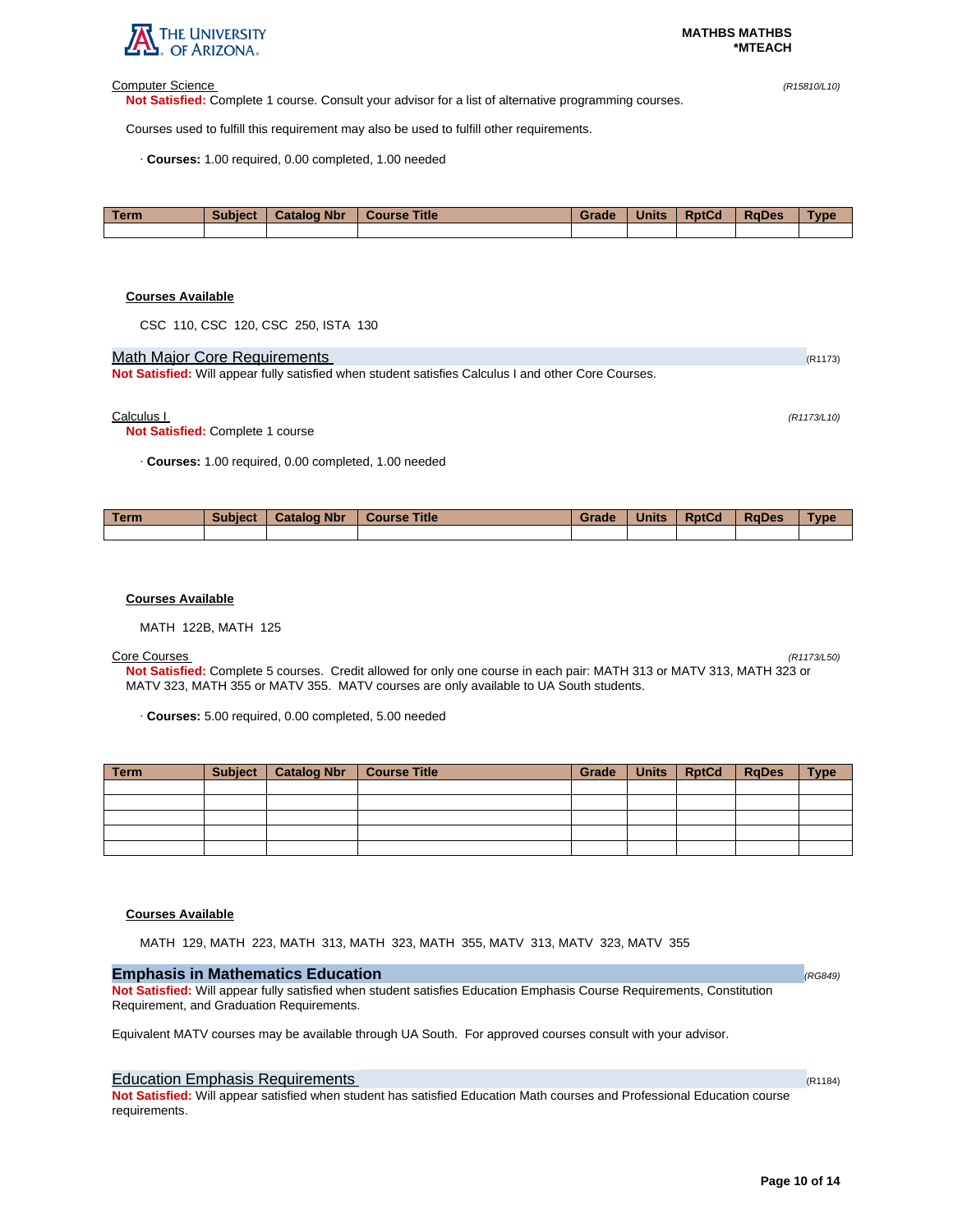

Mathematics Courses (R1184/L10)

**Not Satisfied:** Complete 5 courses

· **Courses:** 5.00 required, 0.00 completed, 5.00 needed

| <b>Term</b> | Subject   Catalog Nbr | Course Title | Grade | Units   RptCd | <b>RgDes</b> | <b>Type</b> |
|-------------|-----------------------|--------------|-------|---------------|--------------|-------------|
|             |                       |              |       |               |              |             |
|             |                       |              |       |               |              |             |
|             |                       |              |       |               |              |             |
|             |                       |              |       |               |              |             |
|             |                       |              |       |               |              |             |

# **Courses Available**

DATA 361, MATH 315, MATH 330, MATH 361, MATH 404, MATH 407

Professional Education Requirements (R1184/L20) **Not Satisfied:** Complete 7 courses

· **Courses:** 7.00 required, 0.00 completed, 7.00 needed

| Term | <b>Subject</b> | <b>Catalog Nbr</b> | <b>Course Title</b> | Grade | <b>Units</b> | <b>RptCd</b> | <b>RgDes</b> | <b>Type</b> |
|------|----------------|--------------------|---------------------|-------|--------------|--------------|--------------|-------------|
|      | <b>EDP</b>     | 301                |                     |       |              |              |              |             |
|      | <b>MATH</b>    | 205                |                     |       |              |              |              |             |
|      | <b>MATH</b>    | 406A               |                     |       |              |              |              |             |
|      | <b>MATH</b>    | 406B               |                     |       |              |              |              |             |
|      | <b>MATH</b>    | 494C               |                     |       |              |              |              |             |
|      | <b>SERP</b>    | 400                |                     |       |              |              |              |             |
|      | <b>TLS</b>     | 435                |                     |       |              |              |              |             |

### **Courses Available**

EDP 301, MATH 205, MATH 406A, MATH 406B, MATH 494C, SERP 400, TLS 435

Structured English Immersion Requirement (R1184/L25) **Not Satisfied:** Complete 1 course

· **Courses:** 1.00 required, 0.00 completed, 1.00 needed

| <b>Term</b> | <b>Subject</b> | <b>Catalog Nbr</b> | <b>Title</b><br><b>Course</b> | Grade | <b>Units</b> | <b>RptCd</b> | <b>RaDes</b> | <b>Type</b> |
|-------------|----------------|--------------------|-------------------------------|-------|--------------|--------------|--------------|-------------|
|             |                |                    |                               |       |              |              |              |             |

# **Courses Available**

LCEV 408, TLS 416

Major 400-level Upper Division (R1184/L30)

**Not Satisfied:** A minimum of 15 units of 400-level upper-division major coursework must be completed.

· **Units:** 15.00 required, 0.00 completed, 15.00 needed

| Term | <b>Subject</b> | <b>Catalog Nbr</b> | <b>Course Title</b> | Grade | <b>Units</b> | <b>RptCd</b> | <b>RaDes</b> | <b>Type</b> |
|------|----------------|--------------------|---------------------|-------|--------------|--------------|--------------|-------------|
|      |                |                    |                     |       |              |              |              |             |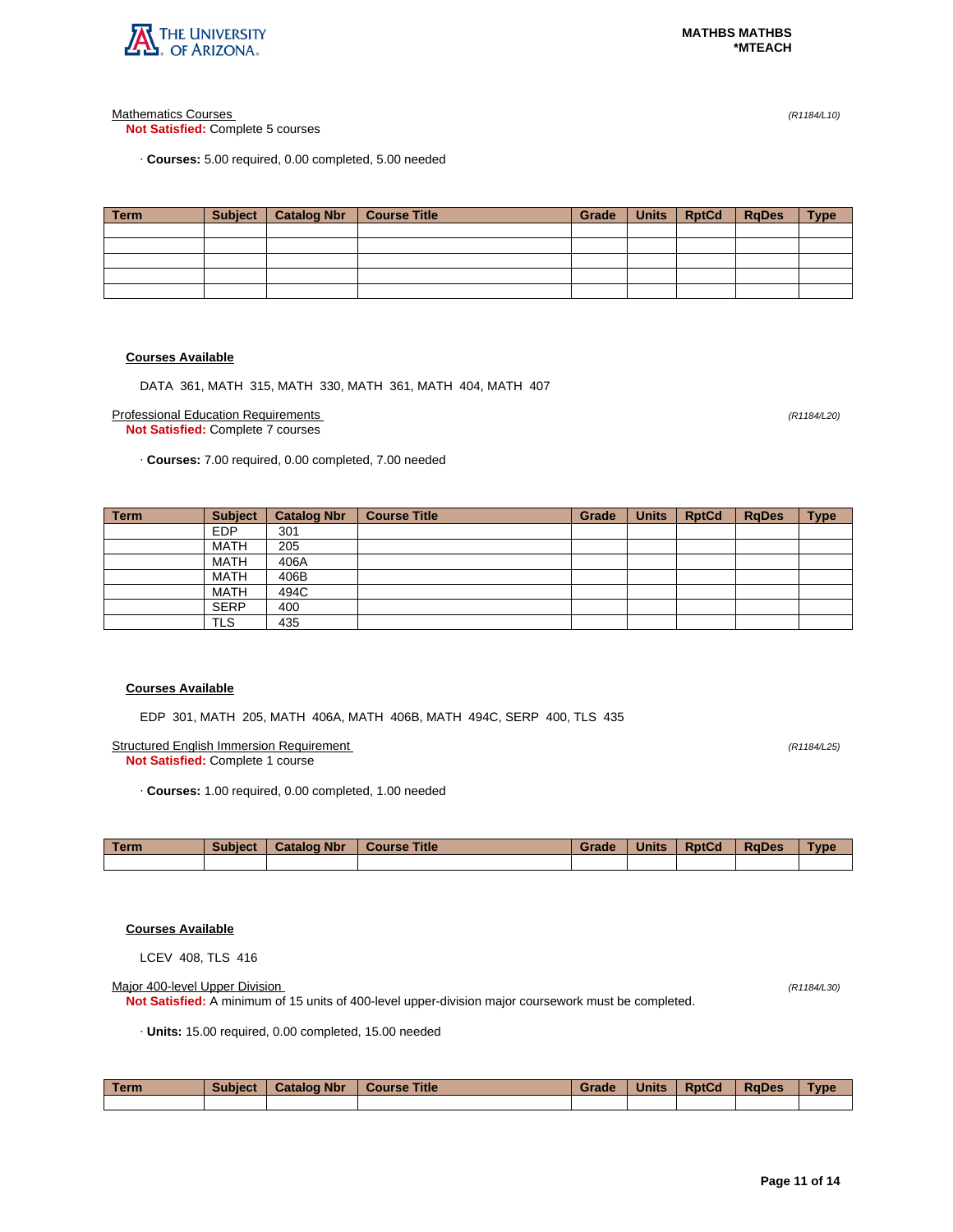

| <b>Term</b> | Subject   Catalog Nbr   Course Title |  | Grade   Units   RotCd   RaDes | <b>Type</b> |
|-------------|--------------------------------------|--|-------------------------------|-------------|
|             |                                      |  |                               |             |
|             |                                      |  |                               |             |
|             |                                      |  |                               |             |
|             |                                      |  |                               |             |

## **Constitution Requirement** (R15811) **Constitution Requirement**

**Satisfied:** Will appear completely satisfied when student has satisfied POL 210. Students who pass the AEPA constitutions exam may have this requirement waived; speak to your advisor for details.

Constitution Requirement (R15811/L10)

**Not Satisfied:** Complete POL 210

· **Courses:** 1.00 required, 0.00 completed, 1.00 needed

| Геrm | <b>Subject</b>    | <b>Nbr</b><br>Catalog | <b>Title</b><br><b>Course</b> | <b>Grade</b> | <b>Units</b> | <b>RptCd</b> | <b>RaDes</b> | <b>vpe</b> |
|------|-------------------|-----------------------|-------------------------------|--------------|--------------|--------------|--------------|------------|
|      | <b>DOI</b><br>'UL | 210                   |                               |              |              |              |              |            |

# **Courses Available**

POL 210

# Education Emphasis Graduation Requirements (R1185) **Education Contract Contract Contract Contract Contract Contract Contract Contract Contract Contract Contract Contract Contract Contract Contract Contract Contract Contrac**

**Not Satisfied:** Will appear completely satisfied when student has satisfied Mid Career Writing Assessment, minimum Major GPA, Major Residency, and a minimum number of units of Upper Division course work.

### Mid Career Writing Assessment (R1185/L3)

**Not Satisfied:** Complete 2nd semester English Composition with a B grade or higher. Students who do not earn a grade of B or higher in 2nd semester English Composition must also satisfy a college or department writing requirement. Consult your major advisor if you do not earn a grade of B or higher in 2nd semester English Composition.

· **Courses:** 1.00 required, 0.00 completed, 1.00 needed

| <b>Term</b> | <b>Subject</b> | <b>Catalog Nbr</b> | <b>Course Title</b> | Grade | <b>Units</b> | <b>RptCd</b> | <b>RaDes</b> | Type |
|-------------|----------------|--------------------|---------------------|-------|--------------|--------------|--------------|------|
|             |                |                    |                     |       |              |              |              |      |

 $M$ ajor GPA (R1185/L10) (R1185/L10)

**Satisfied:** A minimum 2.0 GPA is required in the major coursework.

· **GPA:** 2.000 required, 0.000 completed

Major Units (R1185/L15)

**Not Satisfied:** A minimum of 72 units must be completed in the major.

· **Units:** 72.00 required, 0.00 completed, 72.00 needed

| Term | Subject | Catalog Nbr   Course Title | Grade | Units RptCd | <b>RaDes</b> | <b>Type</b> |
|------|---------|----------------------------|-------|-------------|--------------|-------------|
|      |         |                            |       |             |              |             |
|      |         |                            |       |             |              |             |
|      |         |                            |       |             |              |             |
|      |         |                            |       |             |              |             |
|      |         |                            |       |             |              |             |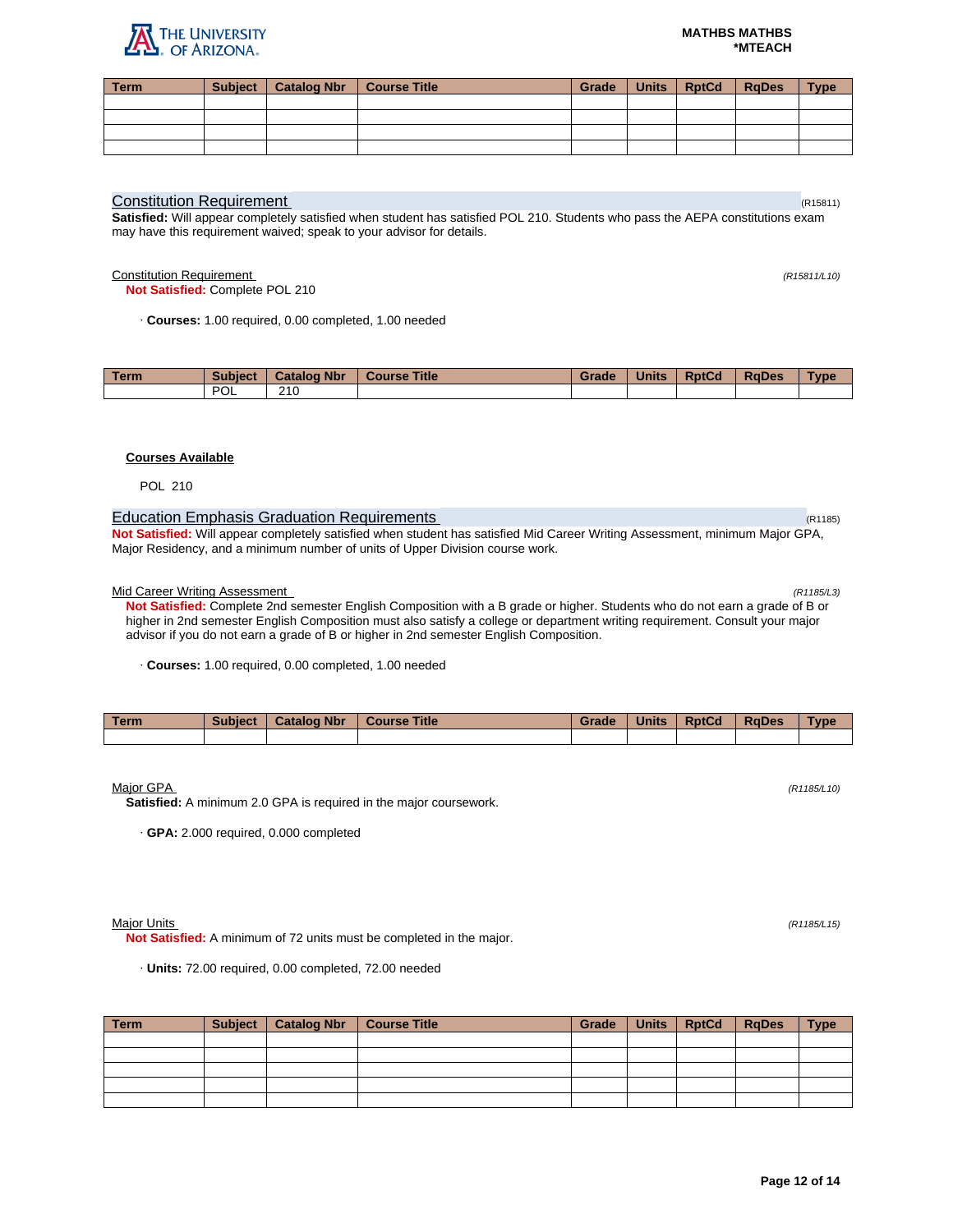

| <b>Term</b> | <b>Subject</b> | <b>Catalog Nbr</b> | <b>Course Title</b> | Grade | <b>Units</b> | <b>RptCd</b> | <b>RqDes</b> | <b>Type</b> |
|-------------|----------------|--------------------|---------------------|-------|--------------|--------------|--------------|-------------|
|             |                |                    |                     |       |              |              |              |             |
|             |                |                    |                     |       |              |              |              |             |
|             |                |                    |                     |       |              |              |              |             |
|             |                |                    |                     |       |              |              |              |             |
|             |                |                    |                     |       |              |              |              |             |
|             |                |                    |                     |       |              |              |              |             |
|             |                |                    |                     |       |              |              |              |             |
|             |                |                    |                     |       |              |              |              |             |
|             |                |                    |                     |       |              |              |              |             |
|             |                |                    |                     |       |              |              |              |             |
|             |                |                    |                     |       |              |              |              |             |
|             |                |                    |                     |       |              |              |              |             |
|             |                |                    |                     |       |              |              |              |             |
|             |                |                    |                     |       |              |              |              |             |
|             |                |                    |                     |       |              |              |              |             |
|             |                |                    |                     |       |              |              |              |             |
|             |                |                    |                     |       |              |              |              |             |
|             |                |                    |                     |       |              |              |              |             |
|             |                |                    |                     |       |              |              |              |             |

Major Residency (R1185/L20)

**Not Satisfied:** A minimum of 18 units in the pre-major, supporting coursework, professional core, and/or major must be taken at the University of Arizona.

· **Units:** 18.00 required, 0.00 completed, 18.00 needed

| Term | <b>Subject</b> | Catalog Nbr   Course Title | Grade | Units   RptCd | <b>RgDes</b> | <b>Type</b> |
|------|----------------|----------------------------|-------|---------------|--------------|-------------|
|      |                |                            |       |               |              |             |
|      |                |                            |       |               |              |             |
|      |                |                            |       |               |              |             |
|      |                |                            |       |               |              |             |
|      |                |                            |       |               |              |             |
|      |                |                            |       |               |              |             |

Major Upper Division (R1185/L30)

**Not Satisfied:** The Education emphasis requires 53 units of upper-division coursework.

· **Units:** 53.00 required, 0.00 completed, 53.00 needed

| Term | <b>Subject</b> | <b>Catalog Nbr</b> | <b>Course Title</b> | Grade | <b>Units</b> | <b>RptCd</b> | <b>RqDes</b> | <b>Type</b> |
|------|----------------|--------------------|---------------------|-------|--------------|--------------|--------------|-------------|
|      |                |                    |                     |       |              |              |              |             |
|      |                |                    |                     |       |              |              |              |             |
|      |                |                    |                     |       |              |              |              |             |
|      |                |                    |                     |       |              |              |              |             |
|      |                |                    |                     |       |              |              |              |             |
|      |                |                    |                     |       |              |              |              |             |
|      |                |                    |                     |       |              |              |              |             |
|      |                |                    |                     |       |              |              |              |             |
|      |                |                    |                     |       |              |              |              |             |
|      |                |                    |                     |       |              |              |              |             |
|      |                |                    |                     |       |              |              |              |             |
|      |                |                    |                     |       |              |              |              |             |
|      |                |                    |                     |       |              |              |              |             |
|      |                |                    |                     |       |              |              |              |             |
|      |                |                    |                     |       |              |              |              |             |
|      |                |                    |                     |       |              |              |              |             |
|      |                |                    |                     |       |              |              |              |             |
|      |                |                    |                     |       |              |              |              |             |

**Minor Optional** (R1341)